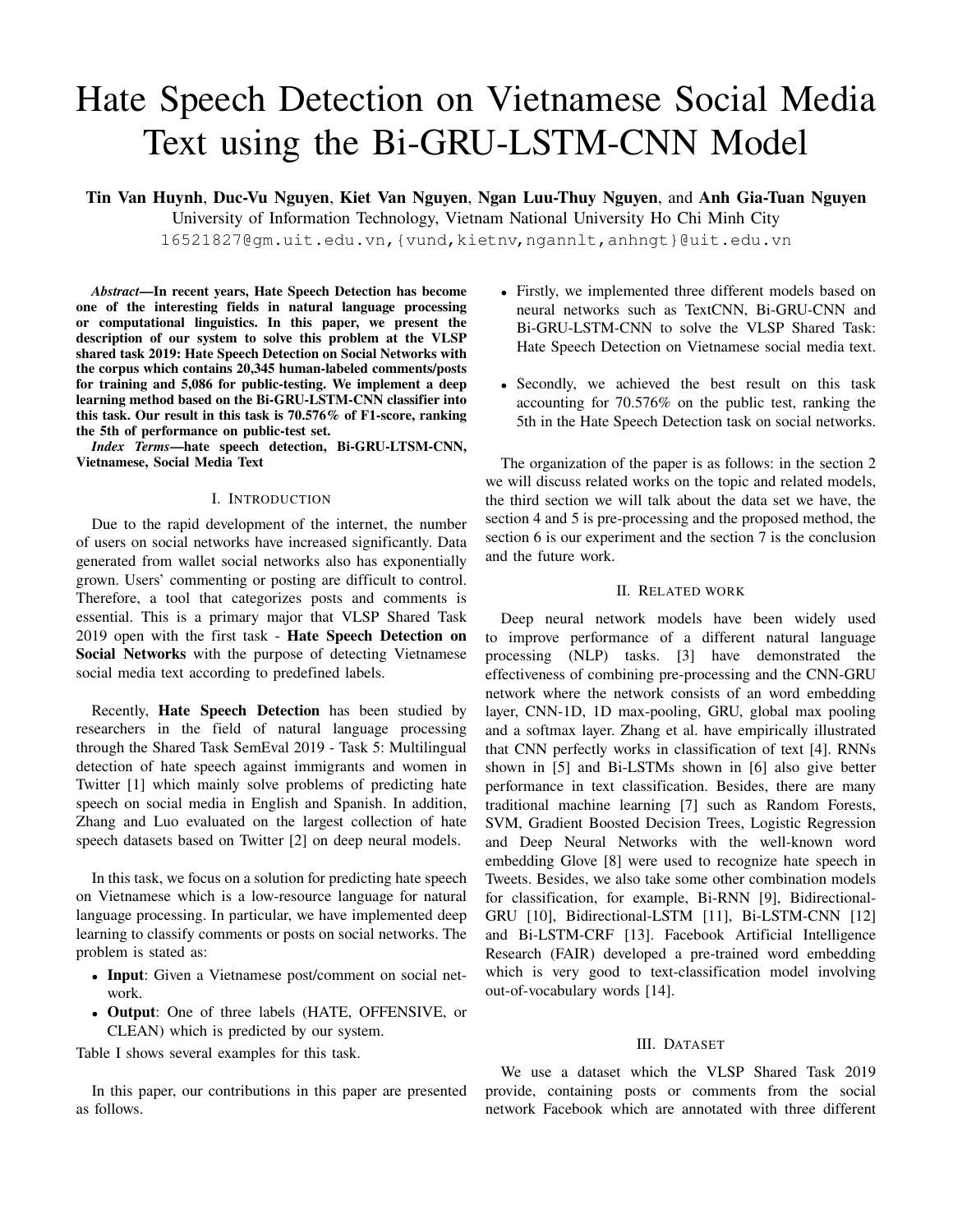Table I SEVERAL EXAMPLES FOR VIETNAMESE HATE SPEECH

| No. | <b>Comment/Post</b>                                       | Label        |
|-----|-----------------------------------------------------------|--------------|
|     | Thương tụi mày quá không biết tụi mày có thương tao ko :( | Clean(0)     |
|     | Thi đấu thể thao chuyên nghiệp ở trong nước bac bẽo vì    | Offensive(1) |
|     | Không ai rãnh mà nói chuyên với mày đâu thẳng ngũ         | Hate(2)      |

classes (Hate, Offensive and Clean).

- **HATE** (Hate Speech): a comment or post is identified as hate speech if it (1) targets individuals or groups on the basis of their characteristics; (2) demonstrates a clear intention to incite harm, or to promote hatred; (3) may or may not use offensive or profane words. For example: "Assimilate? No they all need to go back to their own countries. #BanMuslims Sorry if someone disagrees too bad.". See the definition of Zhang et al. [2]. In contrast, "All you perverts (other than me) who posted today, needs to leave the O Board. Dfasdfdasfadfs" is an example of abusive language, which often bears the purpose of insulting individuals or groups, and can include hate speech, derogatory and offensive language.
- **OFFENSIVE** (Offensive but not hate speech): a post or comment may contain offensive words but it does not target individuals or groups on the basis of their characteristics. For instance, "WTF, tomorrow is Monday already."
- **CLEAN** (Neither offensive nor hate speech): normal comments or posts on social networks, it does not contain offensive or hate speech. For example, "She learned how to paint very hard when she was young".

Table II STATISTICS OF THE DATASET LABELS

|            | Clean(0) | Offensive(1) | Hate(2) |
|------------|----------|--------------|---------|
| Frequency  | 18.614   | .022         | 709     |
| Percentage | 91.49    | 5.02         | 3.49    |

## IV. TEXT PRE-PROCESSING

We use several simple techniques in text pre-processing in all models for this task as follows.

- Converting all words to lower case.
- Removing extra white spaces, punctuation marks.
- Replacing all numbers with "number".
- Word tokenization using the pivy library [15].

## V. BI-GRU-LSTM-CNN MODEL FOR VIETNAMESE HATE SPEECH DETECTION

In this section, we propose a deep neural model for the prediction of hate speech on social media text. Figure 1 shows the architecture of our network. The basic architecture in this paper is Convolutional Neural Network (CNN) with 1D convolutions.In addition, we also study about two other deep neural models which are Long Short Term Memory (LSTM) and Gated Recurrent Unit (GRU). The details of all these neural models are presented in next sub-sections. In this model, there are several common parts:

- **Word embedding layer**: The input is a matrix of 220x300 dimensions. In particular, each sentence has only 220 words and each word is represented by a 300 dimensional word embedding. Pre-training word level vector already is a kind of word representations for deep neural network models since Word2Vec [16]. In our experiments, we choose FastText [17] as our pre-training model.
- **CNN-1D layer**: We use a 1D spatial drop out with 0.2 dropout rate. It can prevent the model from over-fitting and to get better generalizations.
- **Bidirectional LSTM**: The model uses two parallel blocks of Bidirectional Long Short Term Memory (Bi-LSTM) where the term Bidirectional is that the input sequence is given to the LSTM in two different ways. LSTM is a variation of a recurrent neural network that has an input gate, an output gate, a forget gate and a cell. In our experiment, we used two parallel bidirectional LSTM blocks having 112 units for each. We used sigmoid and tanh for recurrent activations and hidden units respectively.
- **Bidirectional GRU**: Different from LSTMs, gated recurrent units (GRU) is without output gate. [18] introduced firstly in 2014. In addition, GRUs have an update gate and a reset gate which is responsible of combining new input with the previous one. Finally, the update gate is responsible of how much the previous memory is required to be saved.

## VI. EXPERIMENTAL RESULTS

In this section, we describe our experiments and results for the task. Evaluation for this task is based on a metric of the F1 score. We show the results of our experiments for Vietnamese hate speech detection task in Table III. In particular, the Bi-GRU-LSTM-CNN achieved the best performance among three different models that we tried to conduct experiments.

Table IV shows the 5th rank of performance on the publictest set. As a result, our rank in this task is the 5th with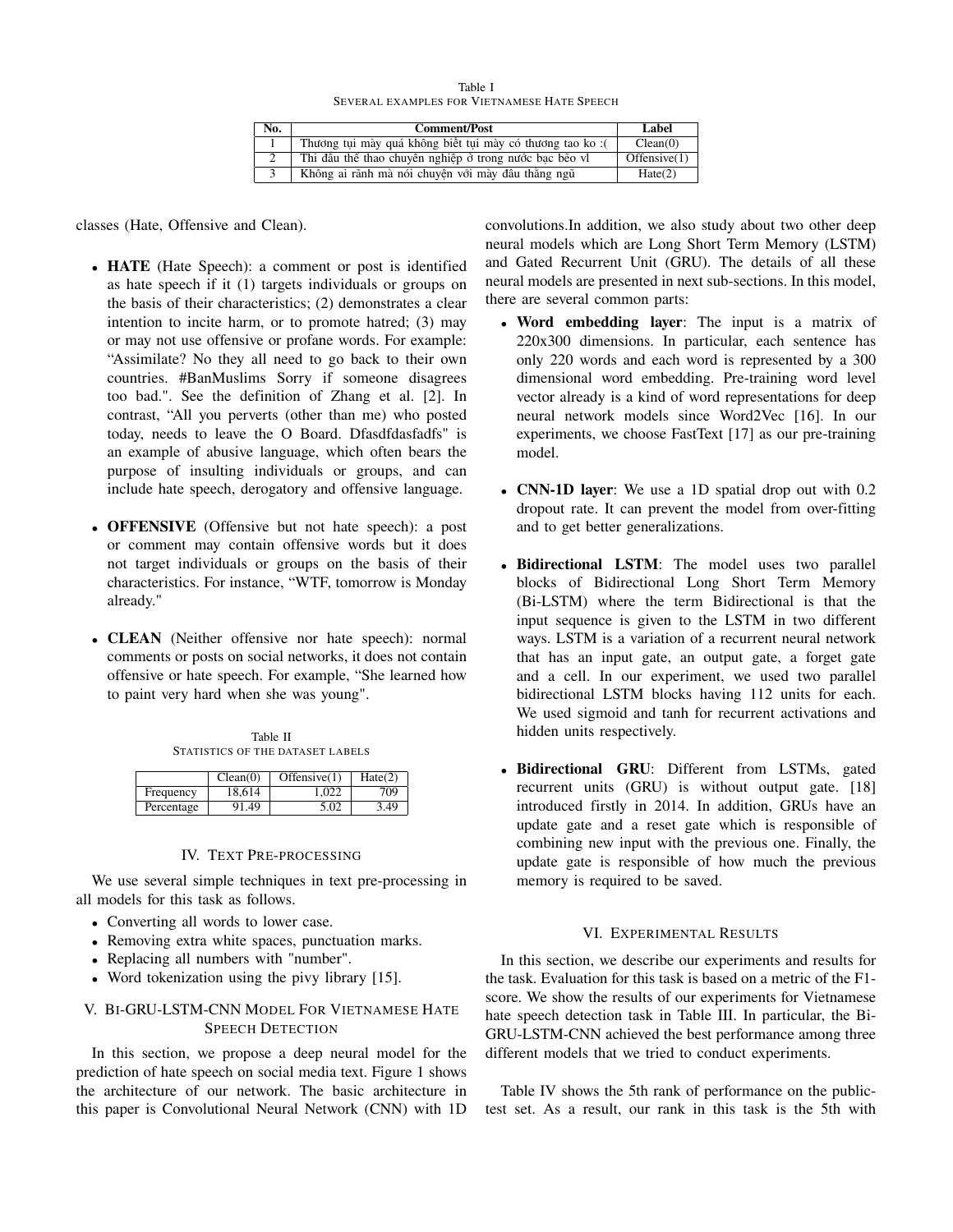

Figure 1. The Bi-GRU-LSTM-CNN architecture for Hate Speech Detection

Table III F1-SCORES OF OUR EXPERIMENTS ON THIS TASK

| Model                  | F1-score |
|------------------------|----------|
| <b>TextCNN</b>         | 56.512   |
| <b>Bi-GRU-CNN</b>      | 69.293   |
| <b>Bi-GRU-LSTM-CNN</b> | 70.576   |

70.576% of F1-score. The results were not significantly different from other teams on the public-test set. However, our results only ranked the 11th on the private-test set.

Table IV RESULTS OF THE TOP 5 ON PUBLIC-TEST SET

| Rank | Team             | F1-score |
|------|------------------|----------|
|      | Try hard         | 73.019   |
|      | HH UIT           | 71.432   |
|      | titanic          | 70.747   |
|      | <b>ABCD</b>      | 70.582   |
|      | <b>HUYNH TIN</b> | 70.576   |

#### VII. CONCLUSION AND FUTURE WORK

In this paper, we have described our approach to solve the hate speech detection task proposed at the VLSP Shared Task 2019. We develop the system using supervised approach for classifying three different labels. We participate in this and evaluate the performance of our system on this dataset. Our official result is 70.576% of F1-score, ranking the 5th of the scoreboard on the public-test set.

In the future work, we plan to address this problem in different ways to improve the performance. We will investigate directions both in traditional machine learning and types of

deep neural network models for this problem. In addition, we also analyze experimental results on this task to select the efficient approach such as the hybrid approach which combines supervised method and rule heuristic to improve the result of detecting hate speech on social media text.

#### ACKNOWLEDGMENT

We would like to thank the VLSP Shared Task 2019 organizers for their really hard work and providing the Vietnamese Hate Speech Detection dataset for our experiments.

#### **REFERENCES**

- [1] Basile, V., Bosco, C., Fersini, E., Nozza, D., Patti, V., Rangel, F., Rosso, P., Sanguinetti, M.: Semeval-2019 task 5: Multilingual detection of hate speech against immigrants and women in twitter. In: Proceedings of the 13th International Workshop on Semantic Evaluation (SemEval-2019). Association for Computational Linguistics.
- [2] Zhang, Z., Luo, L.: Hate speech detection: A solved problem? the challenging case of long tail on twitter. CoRR abs/1803.03662 (2018), http://arxiv.org/abs/1803.03662
- [3] Z. Zhang, D. Robinson, and J. Tepper, "Detecting hate speech on twitter using a convolution-gru based deep neural network," in European Semantic Web Conference. Springer, 2018, pp. 745–760.
- [4] Alon Jacovi, Oren Sar Shalom, and Yoav Goldberg. 2018. Understanding Convolutional Neural Networks for Text Classification. In Proceedings of the 2018 EMNLP Workshop BlackboxNLP: Analyzing and Interpreting Neural Networks for NLP, pages 56–65. Association for Computational Linguistics.
- [5] Liu, P., Qiu, X., & Huang, X. (2016). Recurrent neural network for text classification with multi-task learning. arXiv preprint arXiv:1605.05101.
- [6] P. Zhou, Z. Qi, S. Zheng, J. Xu, H. Bao, and B. Xu, "Text classification improved by integrating bidirectional lstm with two-dimensional max pooling," arXiv preprint arXiv:1611.06639, 2016.
- [7] P. Badjatiya, S. Gupta, M. Gupta, and V. Varma, "Deep learning for hate speech detection in tweets," in Proceedings of the 26th International Conference on World Wide Web Companion. International World Wide Web Conferences Steering Committee, 2017, pp. 759–760.